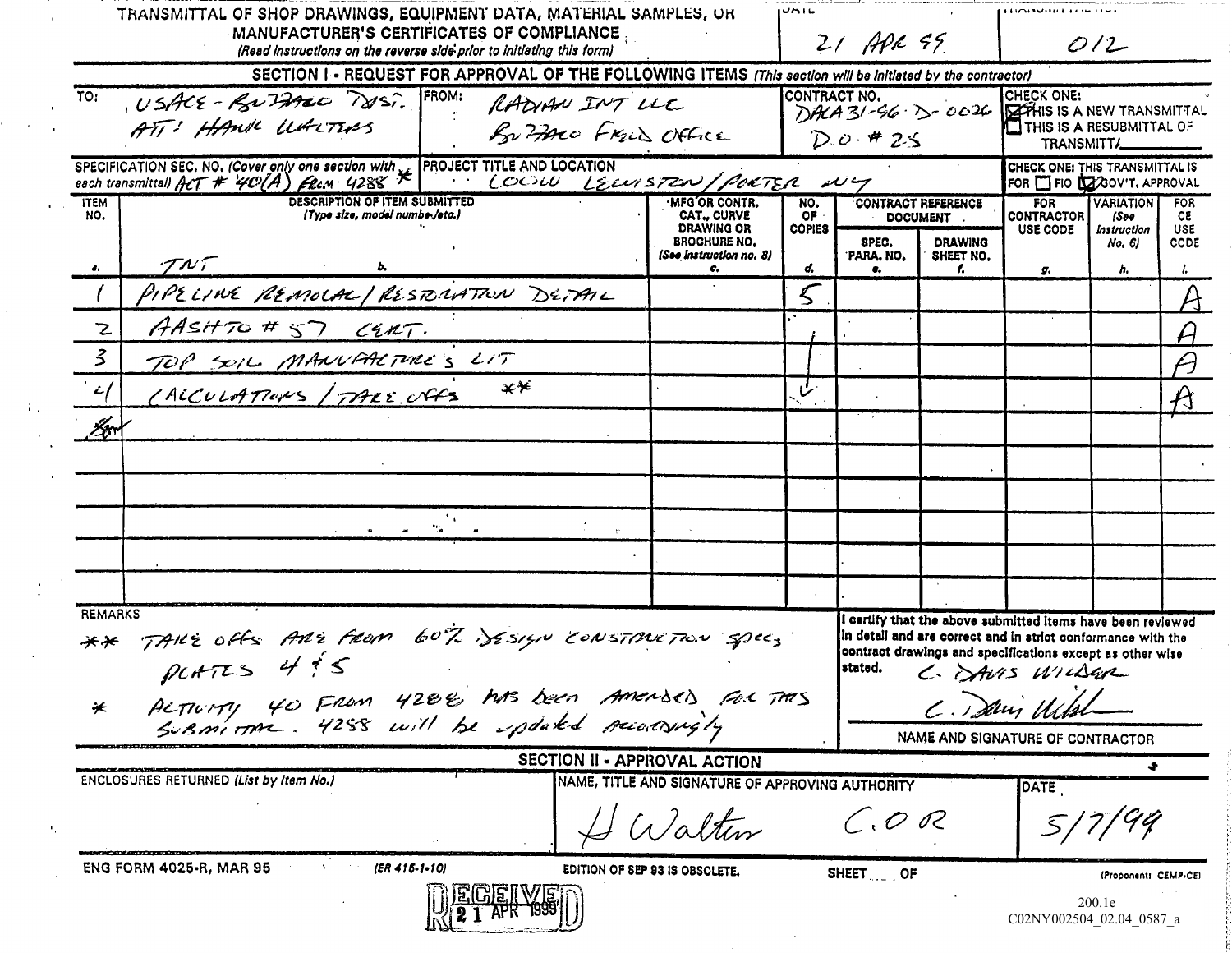|                                        |                                        | Sheet No.                   |                                                            |
|----------------------------------------|----------------------------------------|-----------------------------|------------------------------------------------------------|
| <b>PEM</b> DAMES & MOORE               |                                        |                             | Calc. No. $p_{22} = -99 - (2.34)$                          |
| A DAMES & MOORE GROUP COMPANY<br>GROUP |                                        | رر <sub>C (ک</sub> Rev. No. |                                                            |
| Job No. $7377.31$                      | JOB LAKE UNTARIO OBARRO DURA           | By $\Im$ $\gamma$ $\kappa$  | Date                                                       |
| Client RADIAN/USACOC                   | Subject TNT PIPEULL REMOVER / BACKFILL |                             | Chk'd. $\lim_{n \to \infty}$ Date $\lim_{n \to \infty}$ 24 |

PIPELINE REMOVAL/BACKFILL MATERIAL SPECIFICATIONS SUBMITTAL!

1. PIPE REMOVAL/RESTORATION DETAIL

2. AASHTO #57 CERTIFICATION (GEDTEXTILE MAYBE USED - SEE PREVICUS SUBLITIA)

3. TOD SOIL MANUFACTURE'S LITERATURE

4. TAKE OPPS/CALCULATIONS TO SUPPORT ABOVE

| APPROVAL RECOMMENDED                          |      |                 |  |
|-----------------------------------------------|------|-----------------|--|
| Д<br>APPROVAL RECOMMENDED                     | Date | <i>Initials</i> |  |
| <b>SUBJECT TO COMMENTS</b><br><b>WD</b> CATED | Date | <i>Initials</i> |  |
| DISAPPROVAL RECOMMENDED                       |      |                 |  |
| APPROVED/DISAPPROVED                          | Date | Initials        |  |
| Date                                          |      | Signature       |  |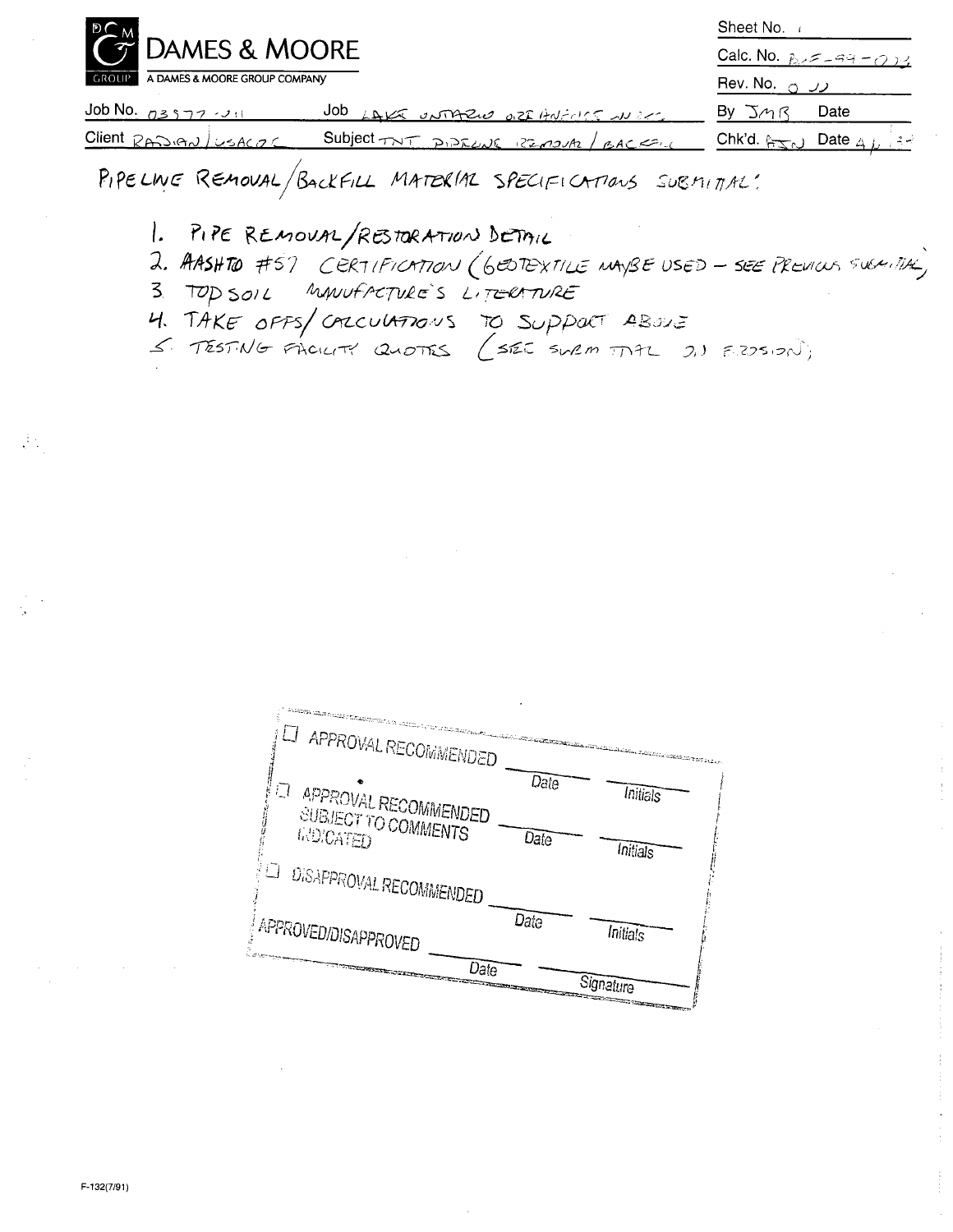

**N.T.S.**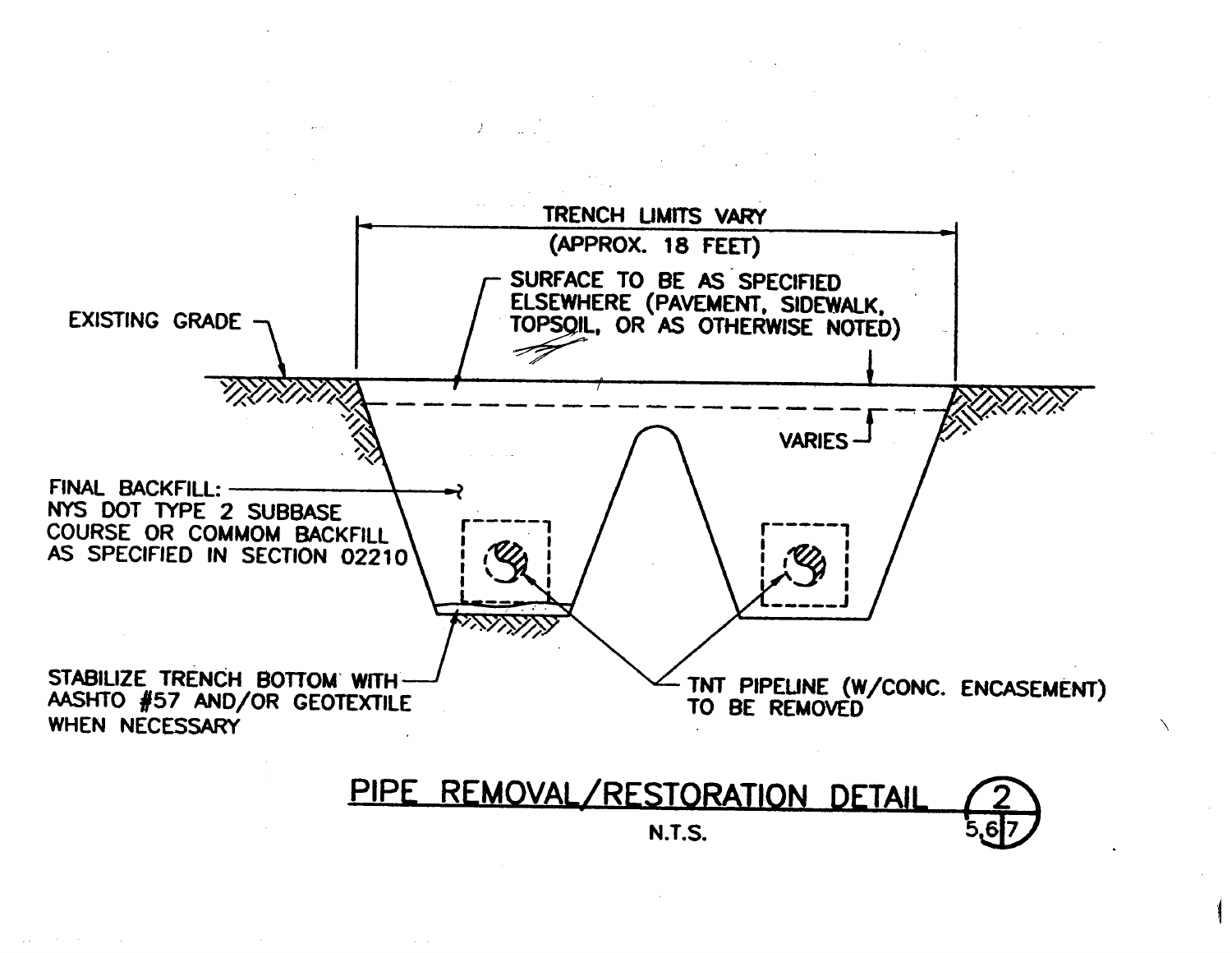## Date: 3/29/99 Location: Lockport Source #: 5-5R Material Type: ASTM C 33 #57

| Sieve Size       | Weight | % Retained |           |               |
|------------------|--------|------------|-----------|---------------|
|                  |        |            | % Passing | Specification |
| <b>100mm</b>     |        |            | 100       |               |
| $75$ mm          |        | 0          | 100       |               |
| 63mm             |        | 0          | 100       |               |
| 50mm             |        | 0          | 100       |               |
| 37.5mm           |        | Ω          | 100       | 100           |
| 25 <sub>mm</sub> | 0.08   | 0.6        | 99.4      | 95-100        |
| 12.5mm           | 8.51   | 62         | 37.4      | 25-60         |
| 4.75mm           | 4.71   | 34.3       | $-3.1$    | $0 - 10$      |
| 2.36             | 0.24   | 1.7        | 1.4       | $0-5$         |
| .075mm           | 0.12   | 0.9        | 0.5       | $0 - 1$       |
| pan              | 0.07   | 0.5        |           |               |
| Total            | 13.73  |            |           |               |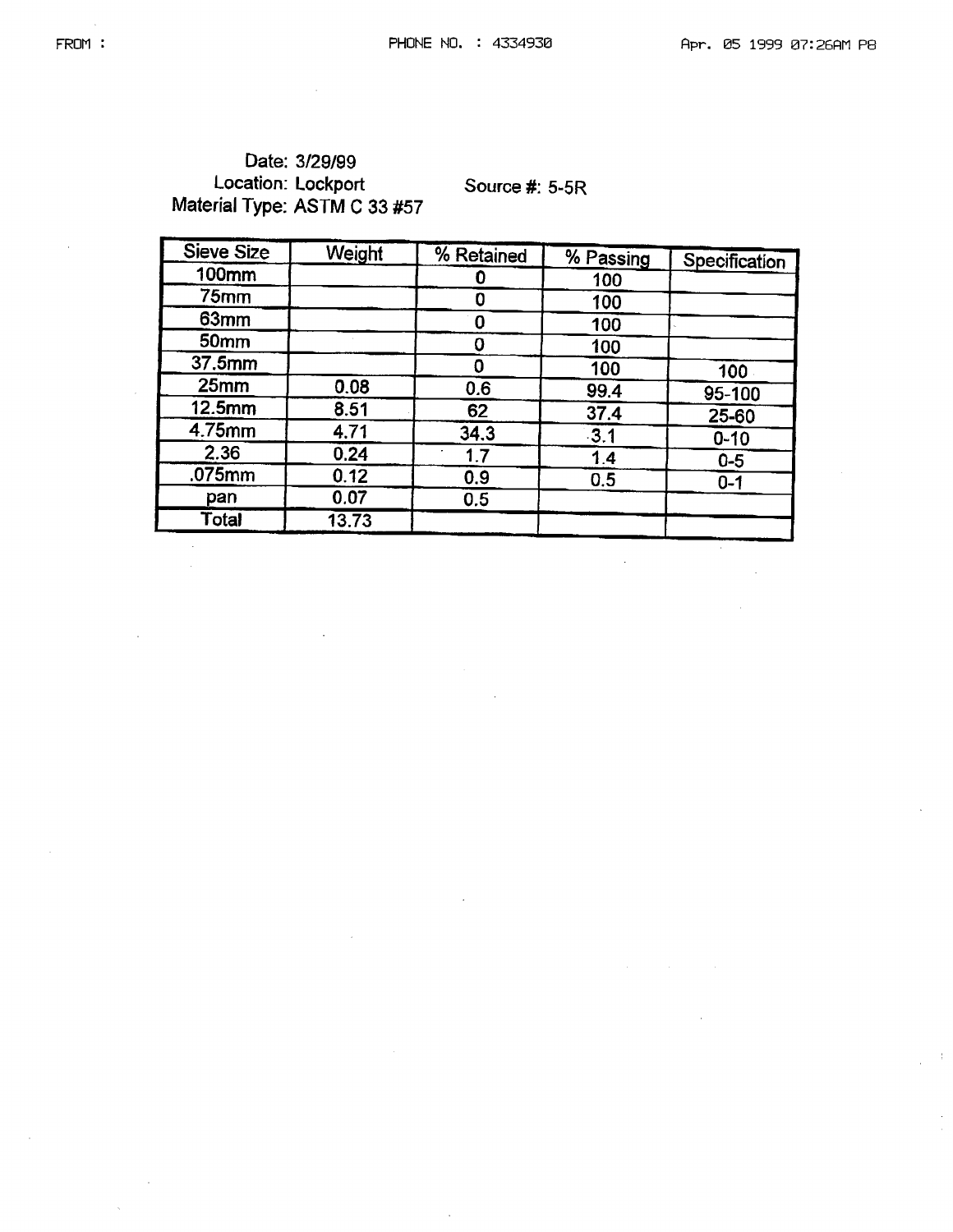## J.F. KRANTZ NURSERY 8575 ROLL ROAD CLARENCE CENTER, N.Y. 14032

| <b>FAX</b>                      | Date: $4 - 8 - 99$<br>Number of pages including cover: $\mathcal{L}'$ |
|---------------------------------|-----------------------------------------------------------------------|
| no Dames & Morre                | FROM John Krantz                                                      |
| Phone: $675$<br>675.713<br>Fax: | Phone: $74/- 4656$<br>Fax                                             |
|                                 | REMARKS: Urgent _ Reply ASAP _ For your review _ Please comment __    |
|                                 |                                                                       |

 $\mathcal{A}$  is a simple polynomial of the space of the space of the space  $\mathcal{A}$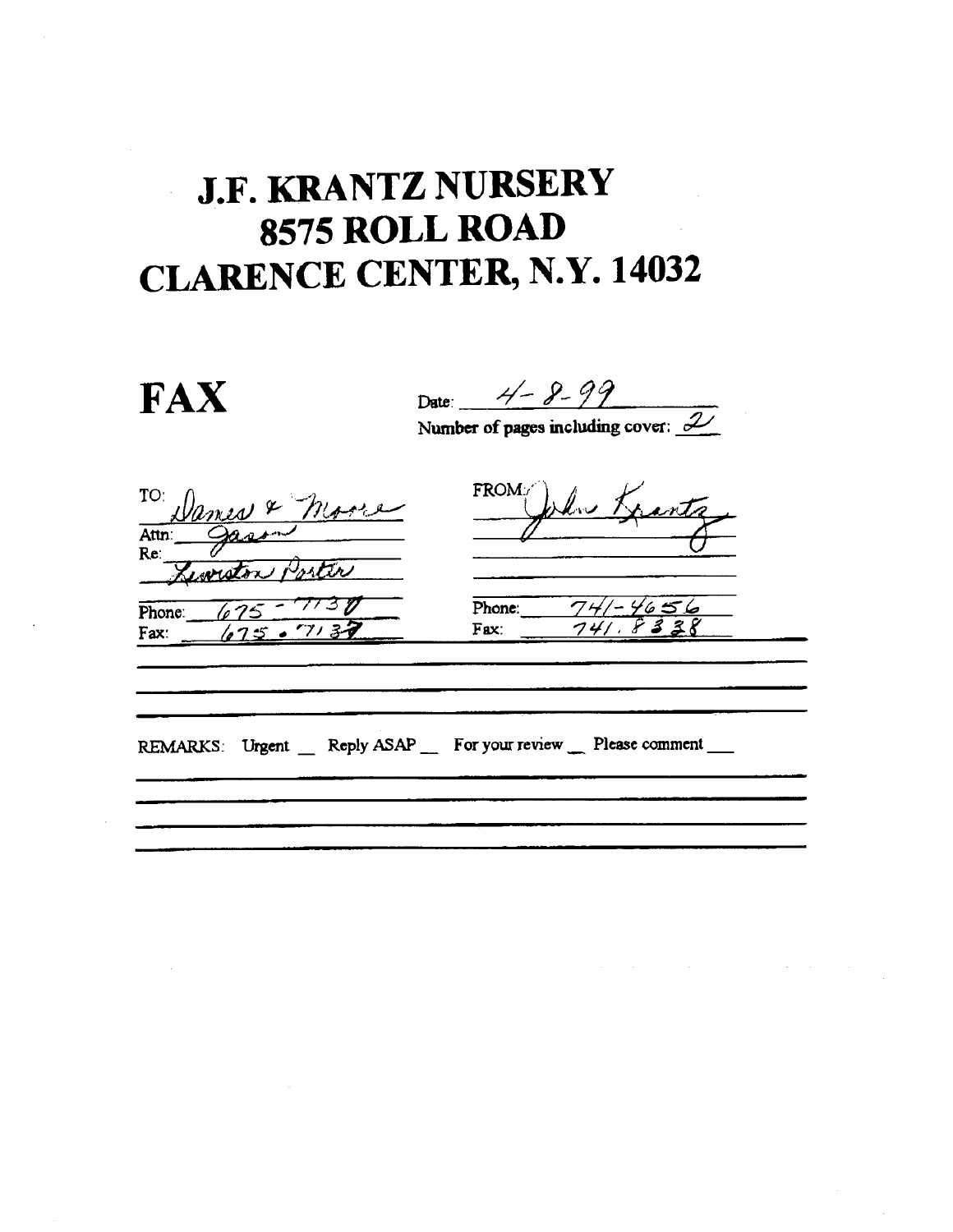## J.F. KRANTZ NURSERY, INC. 8575 ROLL ROAD **CLARENCE CENTER, N.Y. 14032**

**Aucti 8, 1980** 

**Bames & Moore** 3065 Southwestern Blvd. Orchard Park, N.Y. 14127

Attention: Jeson

We are pleased to quote the following pricing on Topsoil.

**Lewiston Perter Job:** 

600 Yards Premium Topsoli (Shredded and Screened)..........\$14.00 per yd. 

Delivery Fee: 20 Yards per Tandem load is 30 leads @..........\$45.00 per lead.

**Sincoroly** 

**JK/so**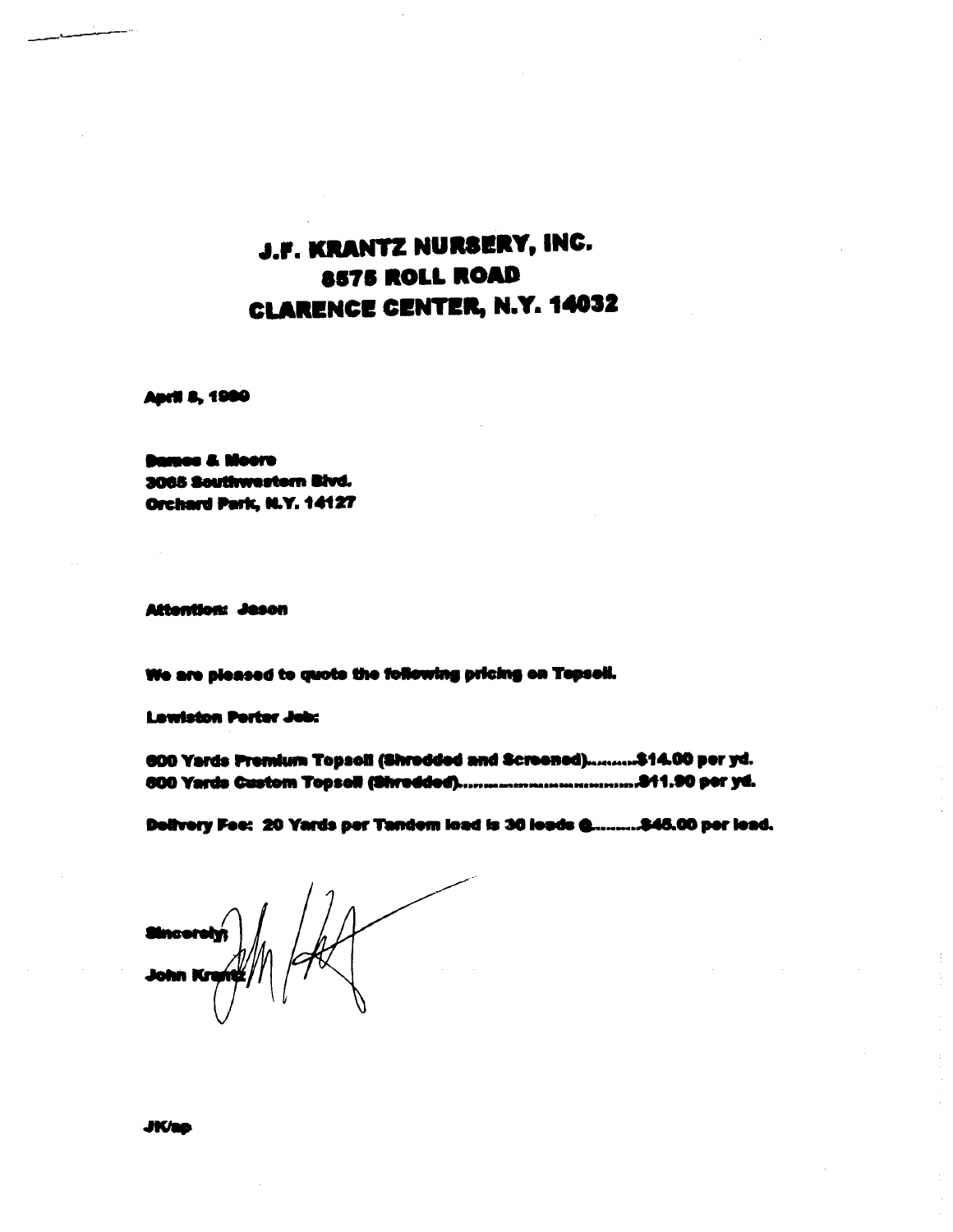$\mathcal{L}_{\mathcal{A}}$ 

LEOBRENONTOPSOIL

| <b>0d\08\1444</b> TT:34                                                                                   | <b>TAPATAQAQAQ</b>  | <b>LEUBRENUNTUPSUIL</b>                                                                                                         |                                 |   | PAGE<br>01                                                                                        |  |
|-----------------------------------------------------------------------------------------------------------|---------------------|---------------------------------------------------------------------------------------------------------------------------------|---------------------------------|---|---------------------------------------------------------------------------------------------------|--|
| <b>SCREENED OR SHREDDED</b><br>TOP SOIL<br><b>SANDY LOAM</b><br>FILL-STONE-SAND<br>MULCH-DEC.STONE-MANURE |                     | <b>Leo Brenon Topsoil</b><br>5530 Killian Road<br>North Tonawanda, NY 14120<br>Phone: 695-1000<br>If no answer Tel/Fax 695-0100 |                                 |   | <b>BULLDOZING</b><br><b>DEMOLITION</b><br><b>TRUCKING</b><br><b>SNOWPLOWING</b><br>SEPTIC SYSTEMS |  |
| $\Gamma$ ATTN: $J$ 450 $D$                                                                                |                     |                                                                                                                                 |                                 |   |                                                                                                   |  |
| $FAKb5-7137$                                                                                              |                     |                                                                                                                                 | DATE April 8, 1999              |   |                                                                                                   |  |
| All Accounts Bear 11/2% Interest After 30 Days                                                            |                     |                                                                                                                                 | NOT RESPONSIBLE BEYOND THE CURB |   |                                                                                                   |  |
| Ô<br><u>ـکلهد</u>                                                                                         | Shredded Topson     | <u>Deliveredto</u><br>$\sim$ .                                                                                                  | <u>16,50</u>                    |   |                                                                                                   |  |
|                                                                                                           |                     | <u>Lewiston Site</u>                                                                                                            | Peryd                           |   |                                                                                                   |  |
|                                                                                                           |                     |                                                                                                                                 |                                 |   |                                                                                                   |  |
|                                                                                                           |                     |                                                                                                                                 | <u>Tafn i</u>                   | 断 | 1006.50                                                                                           |  |
|                                                                                                           | Delivery is April 2 |                                                                                                                                 |                                 |   |                                                                                                   |  |
|                                                                                                           |                     |                                                                                                                                 |                                 |   |                                                                                                   |  |
|                                                                                                           |                     |                                                                                                                                 |                                 |   |                                                                                                   |  |
|                                                                                                           |                     |                                                                                                                                 |                                 |   |                                                                                                   |  |
|                                                                                                           |                     |                                                                                                                                 |                                 |   |                                                                                                   |  |
|                                                                                                           |                     |                                                                                                                                 |                                 |   |                                                                                                   |  |
|                                                                                                           |                     |                                                                                                                                 |                                 |   |                                                                                                   |  |
|                                                                                                           |                     |                                                                                                                                 |                                 |   |                                                                                                   |  |
|                                                                                                           |                     |                                                                                                                                 |                                 |   |                                                                                                   |  |
|                                                                                                           |                     |                                                                                                                                 |                                 |   |                                                                                                   |  |
|                                                                                                           |                     |                                                                                                                                 |                                 |   |                                                                                                   |  |
|                                                                                                           |                     |                                                                                                                                 |                                 |   |                                                                                                   |  |
|                                                                                                           |                     |                                                                                                                                 |                                 |   |                                                                                                   |  |
|                                                                                                           |                     |                                                                                                                                 |                                 |   |                                                                                                   |  |
|                                                                                                           |                     |                                                                                                                                 |                                 |   |                                                                                                   |  |
|                                                                                                           |                     |                                                                                                                                 |                                 |   |                                                                                                   |  |
|                                                                                                           |                     |                                                                                                                                 |                                 |   |                                                                                                   |  |
|                                                                                                           |                     |                                                                                                                                 |                                 |   |                                                                                                   |  |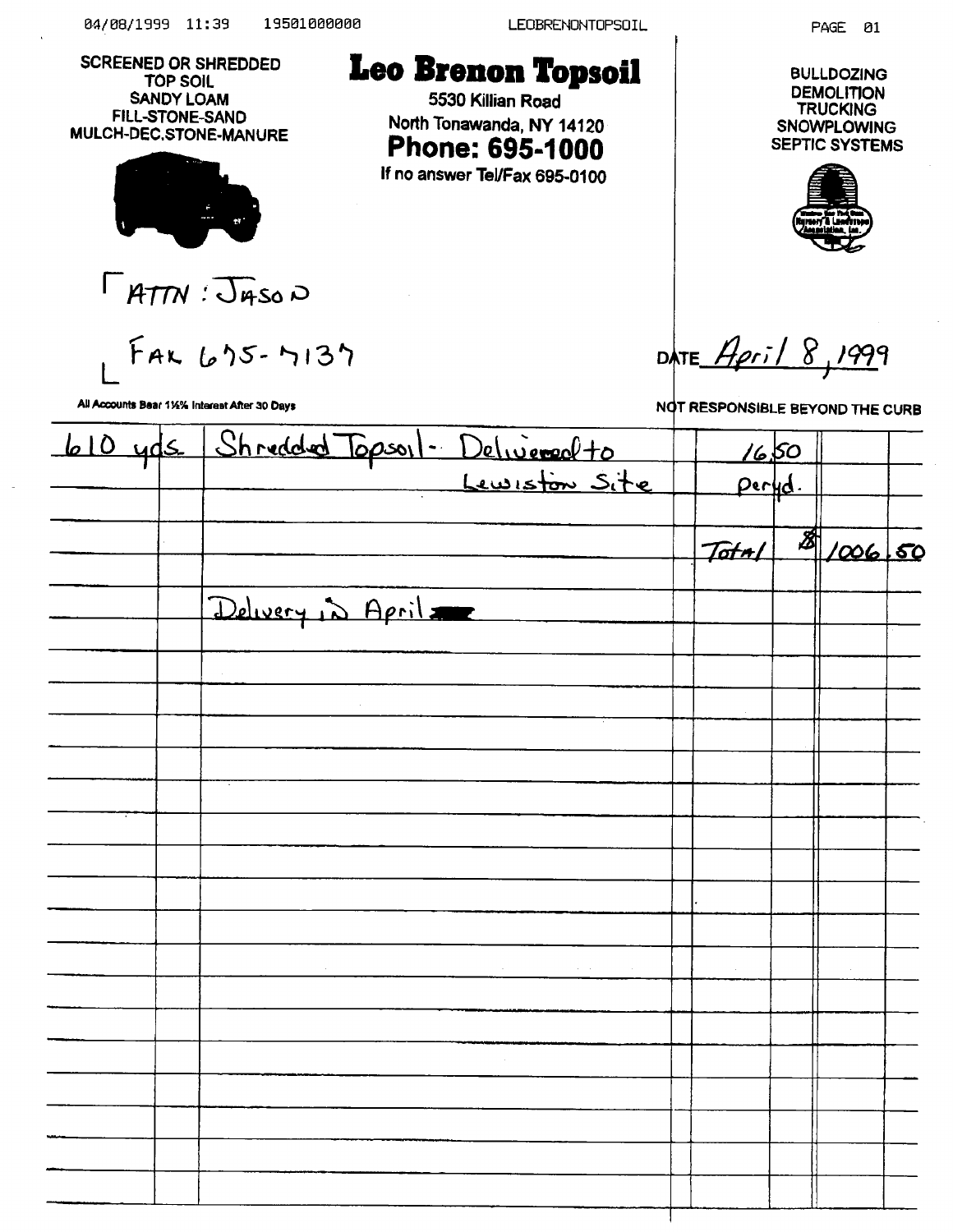$\begin{aligned} \mathcal{L}_{\text{max}}^{(1)} \left( \mathcal{L}_{\text{max}}^{(1)} \right) = \mathcal{L}_{\text{max}}^{(1)} \left( \mathcal{L}_{\text{max}}^{(1)} \right) \end{aligned}$ 

 $\frac{1}{2}\sum_{i=1}^{n} \frac{1}{2} \sum_{j=1}^{n} \frac{1}{2} \sum_{j=1}^{n} \frac{1}{2} \sum_{j=1}^{n} \frac{1}{2} \sum_{j=1}^{n} \frac{1}{2} \sum_{j=1}^{n} \frac{1}{2} \sum_{j=1}^{n} \frac{1}{2} \sum_{j=1}^{n} \frac{1}{2} \sum_{j=1}^{n} \frac{1}{2} \sum_{j=1}^{n} \frac{1}{2} \sum_{j=1}^{n} \frac{1}{2} \sum_{j=1}^{n} \frac{1}{2} \sum_{j=1}^{n}$ 

 $\frac{1}{\sqrt{2\pi}}\left(\frac{1}{2}\right)^{\frac{1}{2}}$ 

Ē.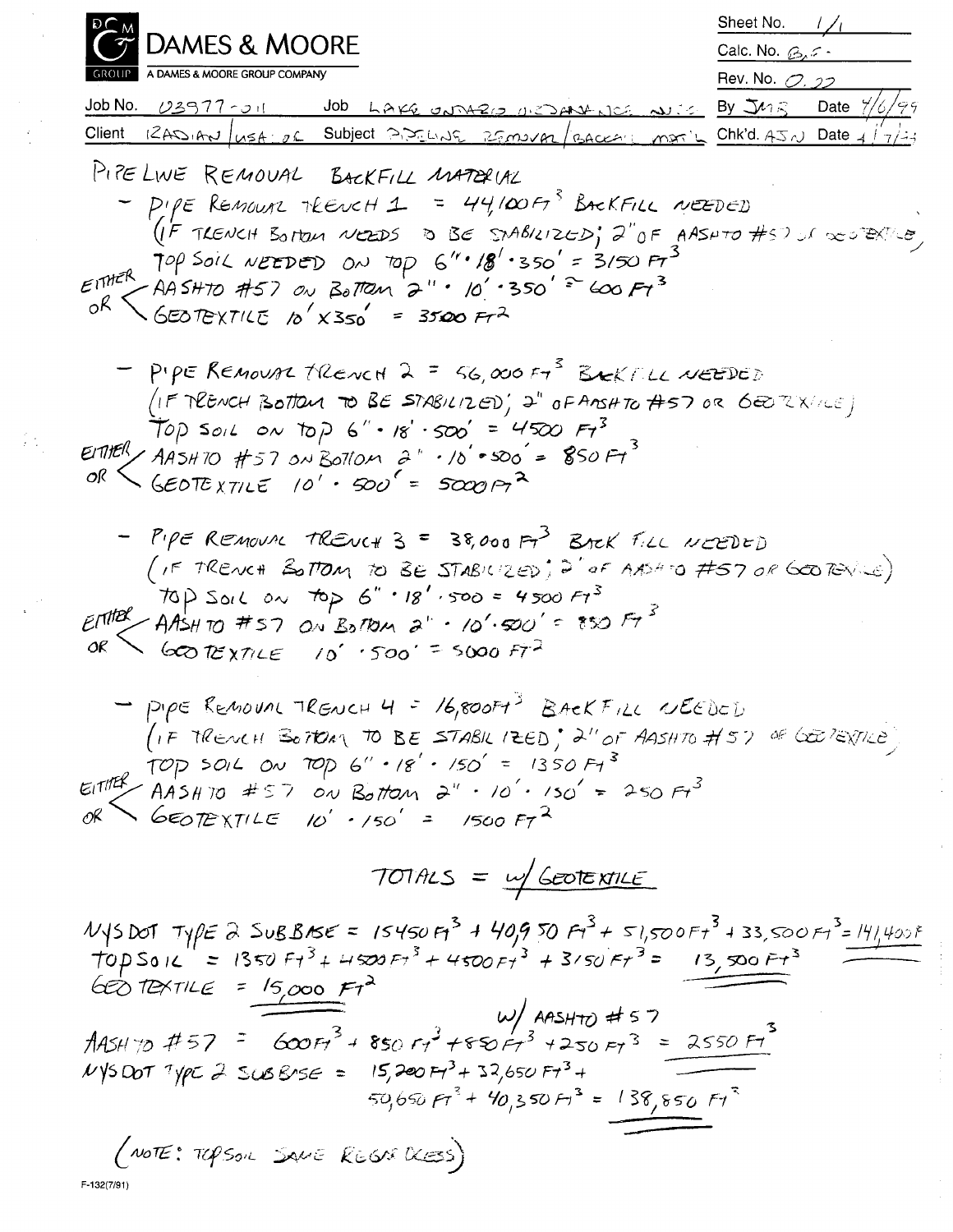|                                             |                                                                                                                                                                                                                             | Sheet No.                          |
|---------------------------------------------|-----------------------------------------------------------------------------------------------------------------------------------------------------------------------------------------------------------------------------|------------------------------------|
| DAMES & MOORE                               |                                                                                                                                                                                                                             | Calc. No. BuF - 99 - 00.           |
| A DAMES & MOORE GROUP COMPANY<br>GROUP      |                                                                                                                                                                                                                             | Rev. No. $\bigcirc. \cup \bigcirc$ |
| Job No 03977-011                            | Job LOOW                                                                                                                                                                                                                    | Date $4 72 ^{c}$<br>By $Ax$        |
| Client RADIAN/USACOR                        | Subject CHEM, WASTI SIWAR, ABAND,                                                                                                                                                                                           | Chk'd.<br>Date                     |
| ITEMS INCLUDED:<br>(3) DESIGN DETAIL<br>(A) | BACKFILL MATTERAL SPECIFICATIONS - CHEMICAL WASTE SELJER.<br>(1) ANALYTICAL RESULTS (FURTHCOMING DUTCING DOB)<br>(TESTING FACILITY DATA IN SUMP 3PEC)<br>$(2)$ GROTECH. RESULTS - (BLSO FURTHEOMING)<br>MATTUZIAZ TAKE OFFS |                                    |
| TANGI OFFS                                  |                                                                                                                                                                                                                             |                                    |
| FRUM 60% DRAWIUS<br><u>__ Prs</u>           | $(M55)$ $M = 4$ $10' \times 10' \times 10'$ $P(T)$<br>ADOROX mor (TVIE 2 SUBBASE)                                                                                                                                           |                                    |
|                                             |                                                                                                                                                                                                                             |                                    |
|                                             | $37$ cy                                                                                                                                                                                                                     |                                    |
|                                             | $37$ $c$ $y$                                                                                                                                                                                                                |                                    |
|                                             | $37$ CY                                                                                                                                                                                                                     |                                    |
| 5                                           | 37C4                                                                                                                                                                                                                        |                                    |
|                                             | $37$ CY                                                                                                                                                                                                                     |                                    |
|                                             | $377$ $C_1$                                                                                                                                                                                                                 |                                    |
|                                             | $37$ $c$                                                                                                                                                                                                                    |                                    |
|                                             | 37C4                                                                                                                                                                                                                        |                                    |
|                                             | $37$ Cy                                                                                                                                                                                                                     |                                    |
| ΙO<br>TOTAL                                 | 3754<br>$370$ CY OF TIDE 2 SUBBASE                                                                                                                                                                                          |                                    |
|                                             |                                                                                                                                                                                                                             |                                    |

l,

 $\frac{\lambda}{\lambda}$ 

 $\bar{\star}$ 

Ł

 $\frac{1}{2}$